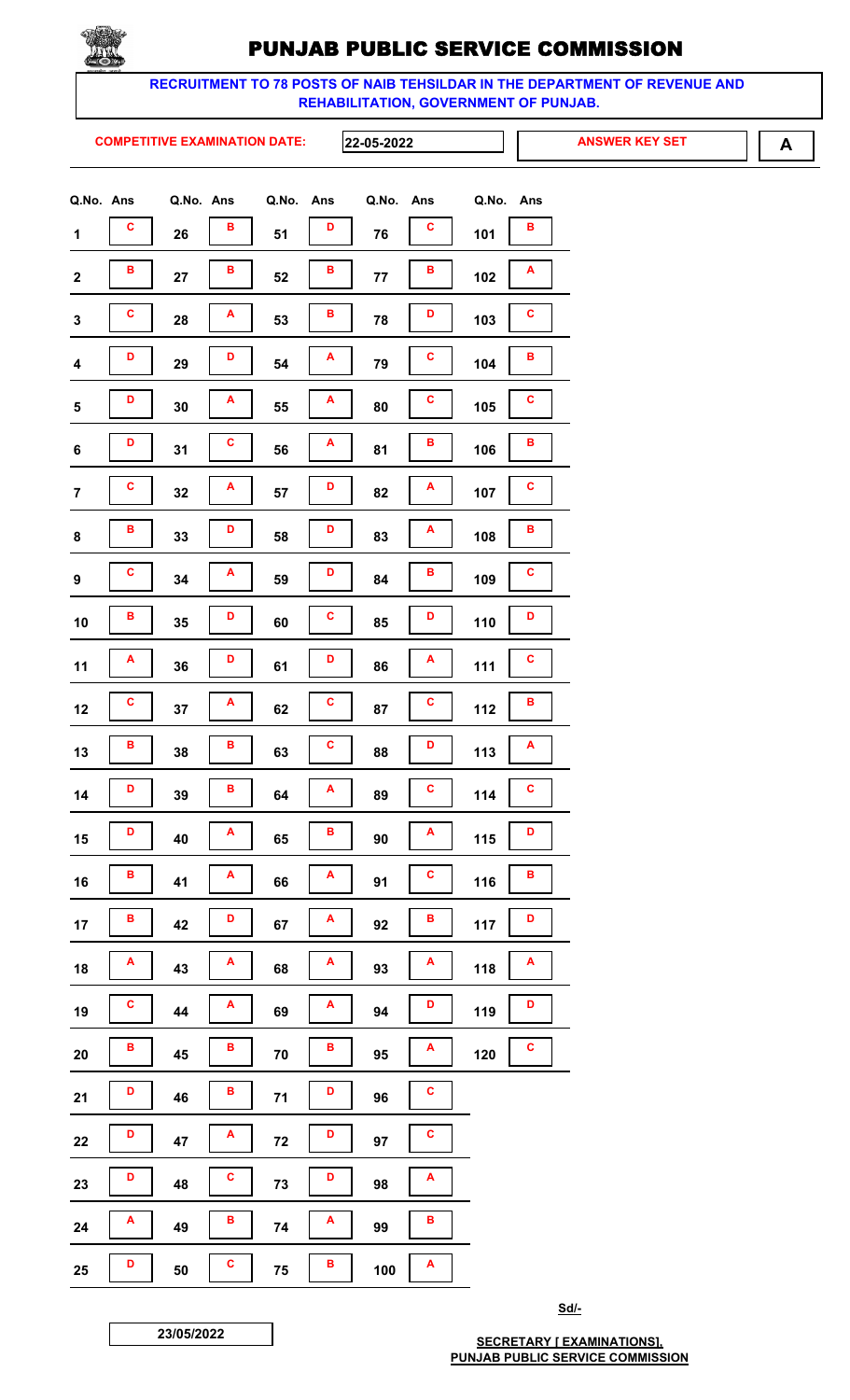

RECRUITMENT TO 78 POSTS OF NAIB TEHSILDAR IN THE DEPARTMENT OF REVENUE AND REHABILITATION, GOVERNMENT OF PUNJAB.

**COMPETITIVE EXAMINATION DATE:** 

22-05-2022

**ANSWER KEY SET** 

 $\mathbf B$ 

| Q.No. Ans               |   | Q.No. Ans |   | Q.No. | Ans         | Q.No. | Ans | Q.No. | Ans |
|-------------------------|---|-----------|---|-------|-------------|-------|-----|-------|-----|
| $\mathbf 1$             | c | 26        | D | 51    | D           | 76    | C   | 101   | A   |
| $\mathbf 2$             | В | 27        | D | 52    | D           | 77    | C   | 102   | D   |
| $\mathbf 3$             | D | 28        | D | 53    | D           | 78    | A   | 103   | A   |
| $\overline{\mathbf{4}}$ | D | 29        | C | 54    | Α           | 79    | в   | 104   | A   |
| ${\bf 5}$               | D | 30        | в | 55    | в           | 80    | Α   | 105   | В   |
| $\boldsymbol{6}$        | A | 31        | C | 56    | C           | 81    | в   | 106   | в   |
| $\overline{\mathbf{7}}$ | D | 32        | В | 57    | В           | 82    | A   | 107   | A   |
| ${\bf 8}$               | в | 33        | A | 58    | D           | 83    | С   | 108   | C   |
| $\boldsymbol{9}$        | в | 34        | c | 59    | C           | 84    | в   | 109   | в   |
| 10                      | Α | 35        | в | 60    | c           | 85    | С   | 110   | C   |
| 11                      | D | 36        | D | 61    | В           | 86    | в   | 111   | D   |
| 12                      | Α | 37        | D | 62    | A           | 87    | C   | 112   | B   |
| 13                      | c | 38        | В | 63    | A           | 88    | в   | 113   | в   |
| 14                      | A | 39        | B | 64    | В           | 89    | C   | 114   | A   |
| 15                      | D | 40        | A | 65    | D           | 90    | D   | 115   | A   |
| 16                      | A | 41        | D | 66    | A           | 91    | C   | 116   | A   |
| 17                      | D | 42        | C | 67    | C           | 92    | В   | 117   | D   |
| 18                      | D | 43        | C | 68    | D           | 93    | A   | 118   | D   |
| 19                      | A | 44        | A | 69    | $\mathbf c$ | 94    | c   | 119   | D   |
| 20                      | в | 45        | В | 70    | A           | 95    | D   | 120   | C   |
| 21                      | в | 46        | A | 71    | c           | 96    | в   |       |     |
| 22                      | A | 47        | A | 72    | В           | 97    | D   |       |     |
| 23                      | C | 48        | A | 73    | A           | 98    | A   |       |     |
| 24                      | в | 49        | A | 74    | D           | 99    | D   |       |     |
| 25                      | C | 50        | В | 75    | A           | 100   | C   |       |     |

Sd/-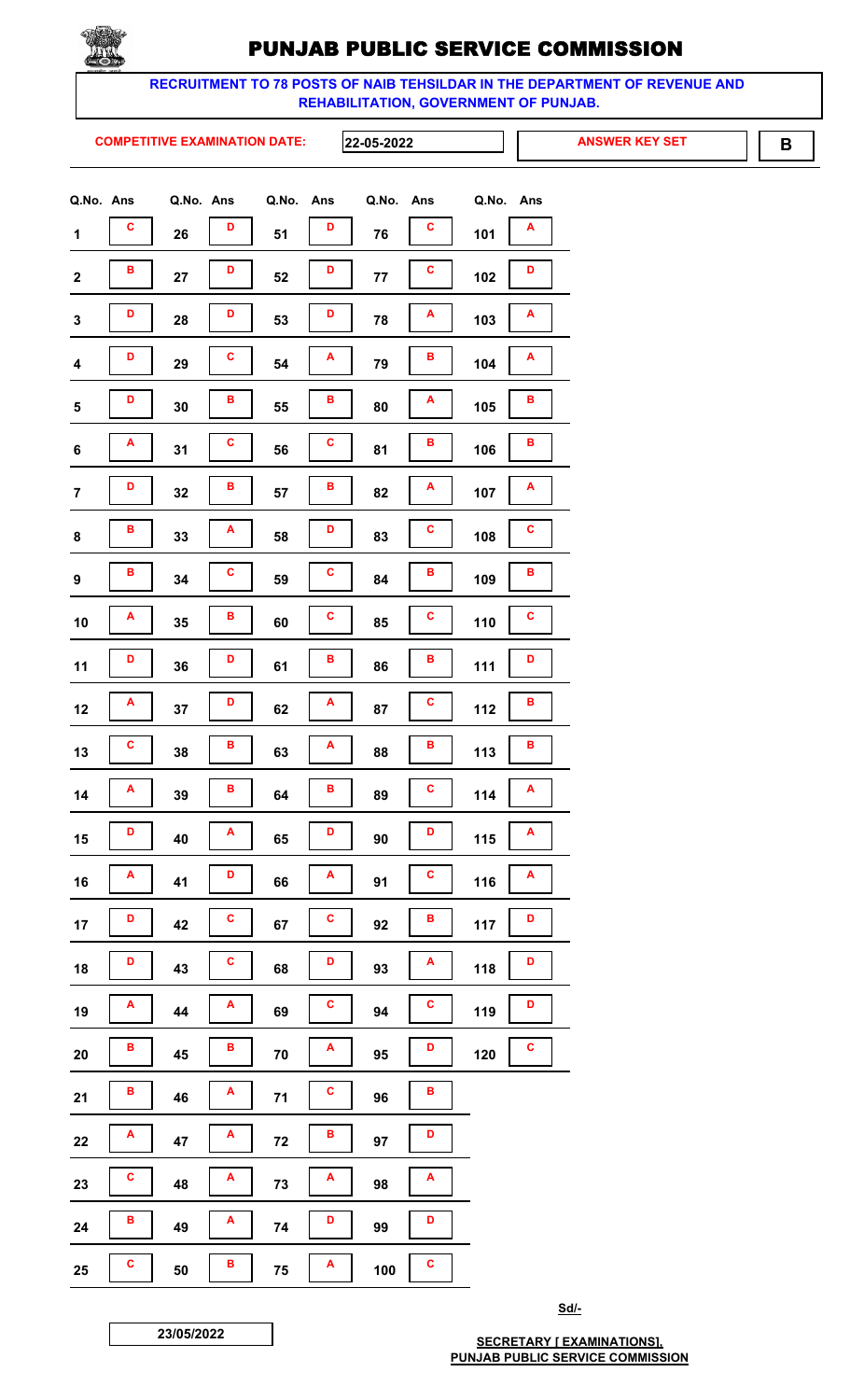

RECRUITMENT TO 78 POSTS OF NAIB TEHSILDAR IN THE DEPARTMENT OF REVENUE AND REHABILITATION, GOVERNMENT OF PUNJAB.

**COMPETITIVE EXAMINATION DATE:** 

22-05-2022

**ANSWER KEY SET** 

 $\mathbf C$ 

|                         | Q.No. Ans Q.No. Ans Q.No. |        |   |        | Ans | Q.No. Ans |              | Q.No. | Ans |
|-------------------------|---------------------------|--------|---|--------|-----|-----------|--------------|-------|-----|
| $\mathbf 1$             | D                         | 26     | c | 51     | A   | 76        | A            | 101   | D   |
| $\boldsymbol{2}$        | C                         | 27     | A | 52     | C   | 77        | C            | 102   | D   |
| ${\bf 3}$               | в                         | 28     | D | 53     | в   | 78        | в            | 103   | A   |
| $\overline{\mathbf{4}}$ | C                         | 29     | A | 54     | C   | 79        | c            | 104   | в   |
| 5                       | в                         | $30\,$ | D | 55     | в   | 80        | D            | 105   | C   |
| $\bf 6$                 | A                         | 31     | D | 56     | C   | 81        | в            | 106   | В   |
| $\overline{7}$          | C                         | 32     | A | 57     | В   | 82        | в            | 107   | D   |
| 8                       | в                         | 33     | в | 58     | c   | 83        | A            | 108   | C   |
| 9                       | D                         | 34     | в | 59     | D   | 84        | Α            | 109   | C   |
| 10                      | D                         | 35     | A | 60     | C   | 85        | Α            | 110   | в   |
| 11                      | в                         | 36     | c | 61     | в   | 86        | D            | 111   | A   |
| 12                      | В                         | 37     | В | 62     | A   | 87        | D            | 112   | A   |
| 13                      | A                         | 38     | C | 63     | c   | 88        | D            | 113   | в   |
| 14                      | C                         | 39     | D | 64     | D   | 89        | $\mathbf{c}$ | 114   | D   |
| 15                      | в                         | 40     | D | 65     | B   | 90        | D            | 115   | A   |
| 16                      | D                         | 41     | в | 66     | D   | 91        | C            | 116   | C   |
| 17                      | D                         | 42     | A | 67     | A   | 92        | C            | 117   | D   |
| 18                      | D                         | 43     | D | 68     | D   | 93        | A            | 118   | C   |
| 19                      | A                         | 44     | A | 69     | c   | 94        | в            | 119   | A   |
| ${\bf 20}$              | D                         | 45     | C | $70\,$ | A   | 95        | A            | 120   | C   |
| 21                      | в                         | 46     | C | 71     | D   | 96        | A            |       |     |
| 22                      | в                         | 47     | A | 72     | A   | 97        | A            |       |     |
| 23                      | A                         | 48     | В | 73     | A   | 98        | A            |       |     |
| 24                      | D                         | 49     | A | 74     | В   | 99        | В            |       |     |
| 25                      | A                         | 50     | В | 75     | B   | 100       | D            |       |     |

Sd/-

23/05/2022